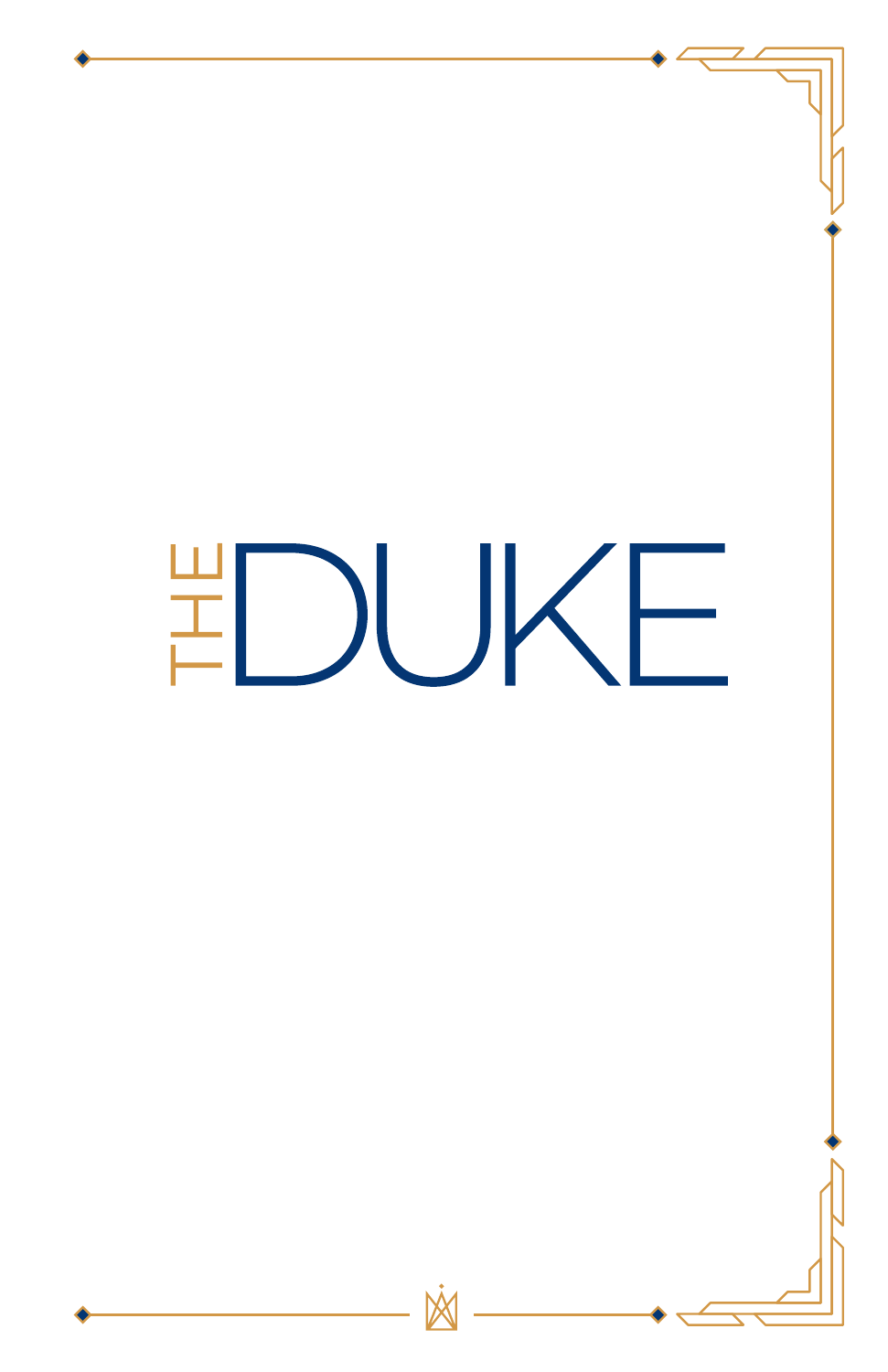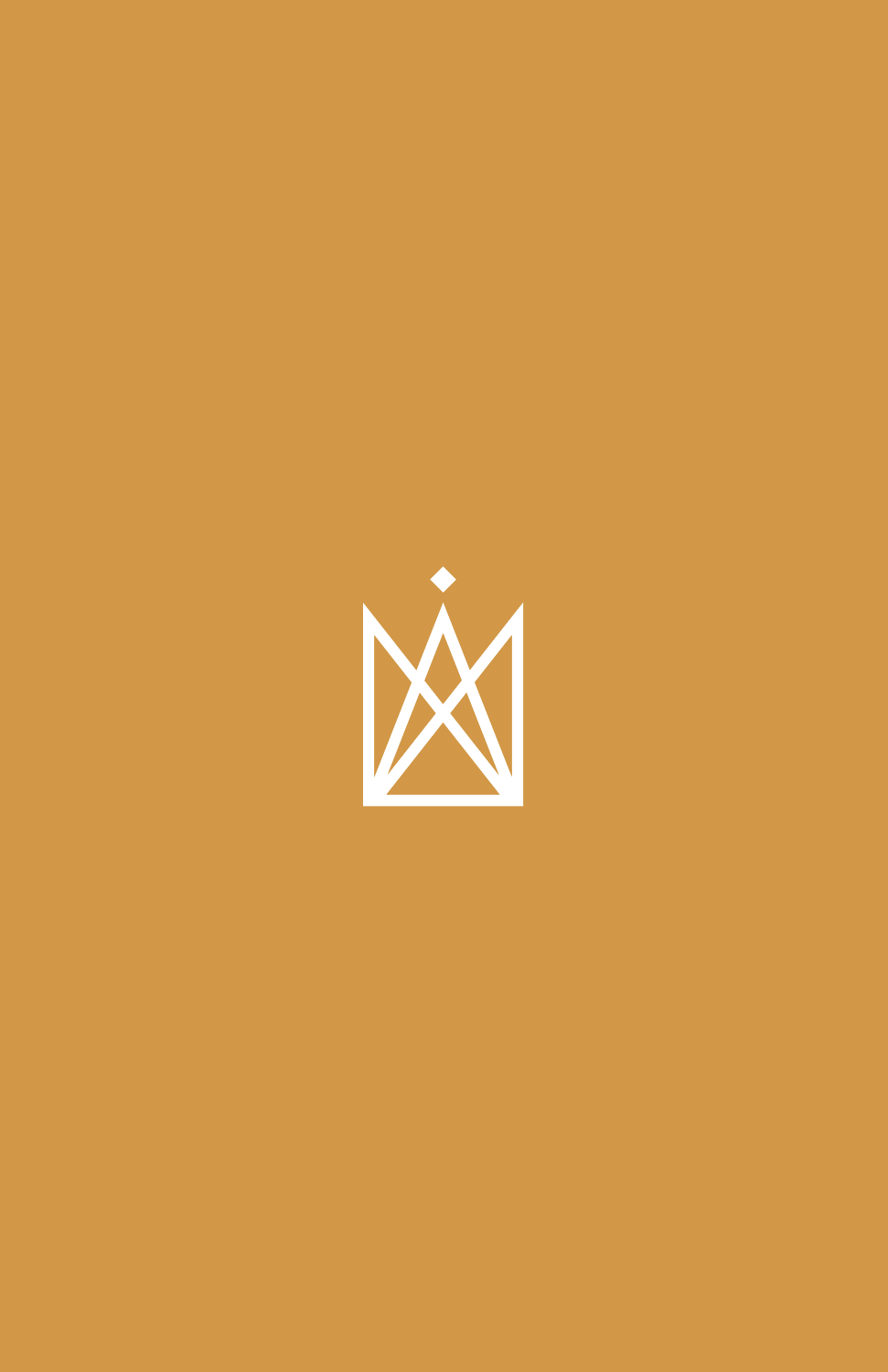

## BREAKFAST AT TIFFANY'S 13

Tito's Handmade Vodka, grapefruit, elderflower liqueur, Cava. *Bubbly, citric, floral and bright. Our little HUMMINGBIRD is the perfect way to start your day, or keep it going.*

## GENTLEMEN PREFER BLONDES 10

Belvedere Vodka, vanilla, pineapple. *A silky, rich infusion of vanilla in this tropical LEMON DROP combines with the bright, curving sweetness of pineapple.*

## HIGH SOCIETY 12

Absolut Elyx Vodka, lime, pomegranate, grenadine. *Always elegant and chic, this COSMO is dark, yet refreshing.*

## ONCE UPON A TIME IN MEXICO 13

Espolon Blanco Tequila, Ancho Verde, cucumber, lime, mint. *A garden-fresh MARGARITA with subtle heat to wake up your senses.*

## CLEOPATRA 12

Patron XO tequila, Kahlua, Absolut Mandarin Vodka, chocolate. *A CHOCOLATE MARTINI so decadent and rich that it's fit for royalty.*

## VIVACIOUS LADY 12

Belvedere Vodka, ginger beer, lime. *Our MOSCOW MULE really packs a kick with acidic, fresh-squeezed lime juice to balance the spicy sweetness of the ginger beer.*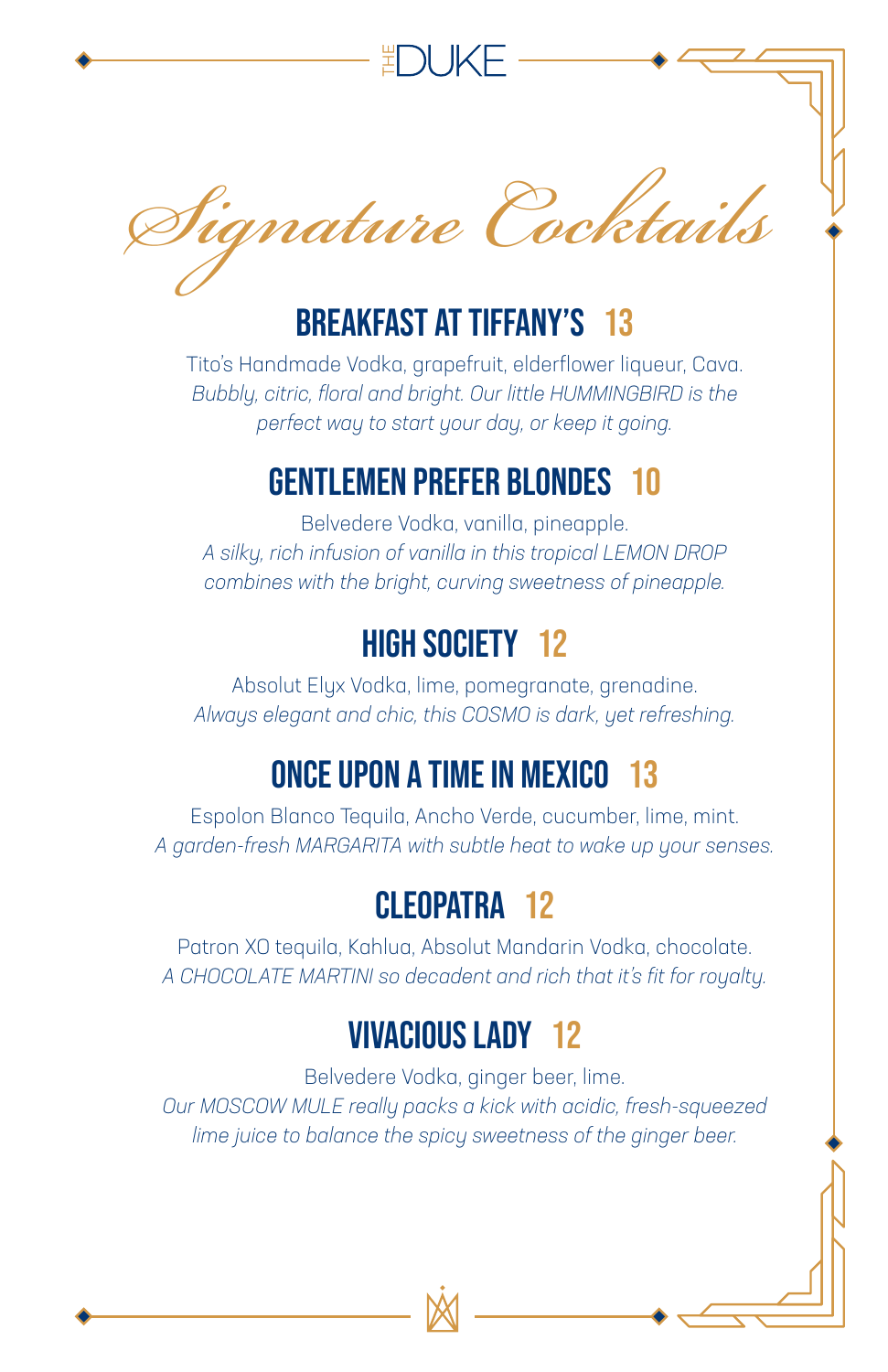*Signature Cocktails*

## THE DUKE HIMSELF 12

Maker's Mark Bourbon, homemade simple surup, a blend of orange and aromatic bitters. *Our sharp and powerful OLD FASHIONED with the Swagger of the Duke.*

## GODFATHER IV 13

Johnnie Walker Black Label Scotch, amaretto, Cointreau, orange bitters. *Smoky, strong and a little nutty is our version of a GODFATHER.*

## TOUGH WITHOUT A GUN 12

Botanist Gin, Campari, Carpano Antica Formula Vermouth. *Complex, bitter, sweet and deep; a beautifully balanced NEGRONI.*

## FOLLOW THE FLEET 10

Bacardi Rum, grapefruit, lime, Maraschino liqueur. *This fancy and fun HEMINGWAY DAIQUIRI is likely to take you away in song.*

## EAST OF EDEN 13

Bulleit Rye, lemonade, blackberry jam, California Cabernet. *Strong, citric, smooth, this spicy rye base is accentuated by the layering of dark spice notes from a California Cabernet float in our NEW YORK SOUR.*

## SOLDIER OF FORTUNE 12

Jameson Caskmates Stout Whiskey, Carpano Antica, orange bitters.. *A sturdy, yet velvety smooth interpretation of a timeless MANHATTAN.*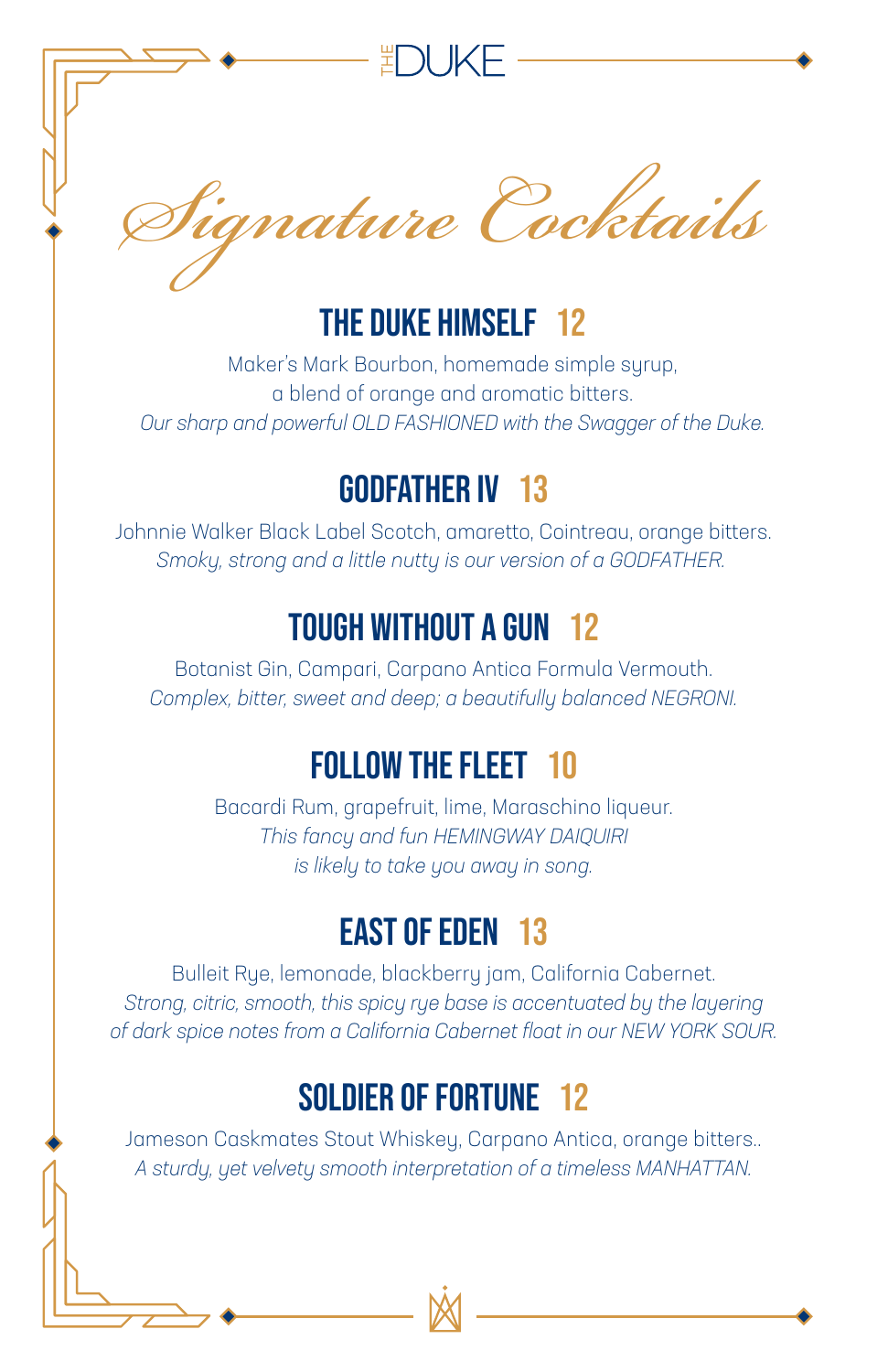

| Louis XIII          | <b>S180</b> |
|---------------------|-------------|
| Clase Azul Ultra    | <b>S149</b> |
| Don Julio Real      | \$54        |
| Gran Patrón Piedra  | <b>S72</b>  |
| Gran Patrón Burdeos | <b>S65</b>  |
| Macallan 25 Year    | sgo         |

1oz POURS

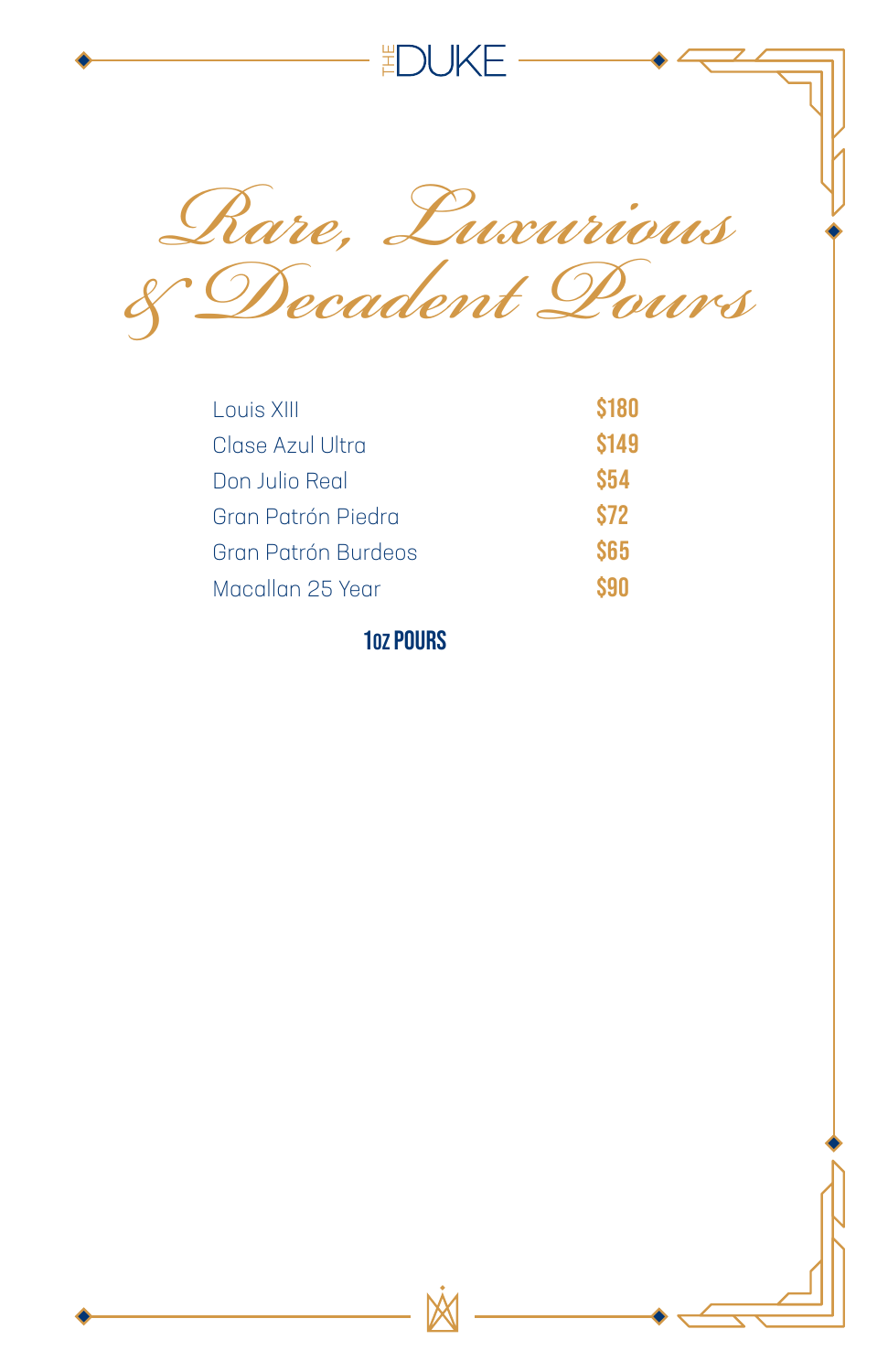*Liquor List*

## **WHISKEY**

#### **BOURBON**

 Baker's Balcones Baby Blue Basil Hayden Booker's Buffalo Trace Bulleit Calumet Farms Detroit City Butcher's Cut Old Grand-Dad Eagle Rare Elijiah Craig Ezra Brooks

Jack Daniel's (#7, Gentlemen Jack, Single Barrel Rye) Jefferson's Jim Beam (Black, Double Oak, White) Knob Creek **Larcenu** Maker's Mark Woodford Reserve (Double Oaked) Yellowstone

#### **RYE**

Basil Hayden Dark Bulleit Rye Catcher's Rye High West (Double Rye!, Rendezvous)

Knob Creek Russell's Single Barrel **Templeton** Redemption Rye Traverse City North Coast Rye

*\*Ask our staff about our special allocation bottles as well*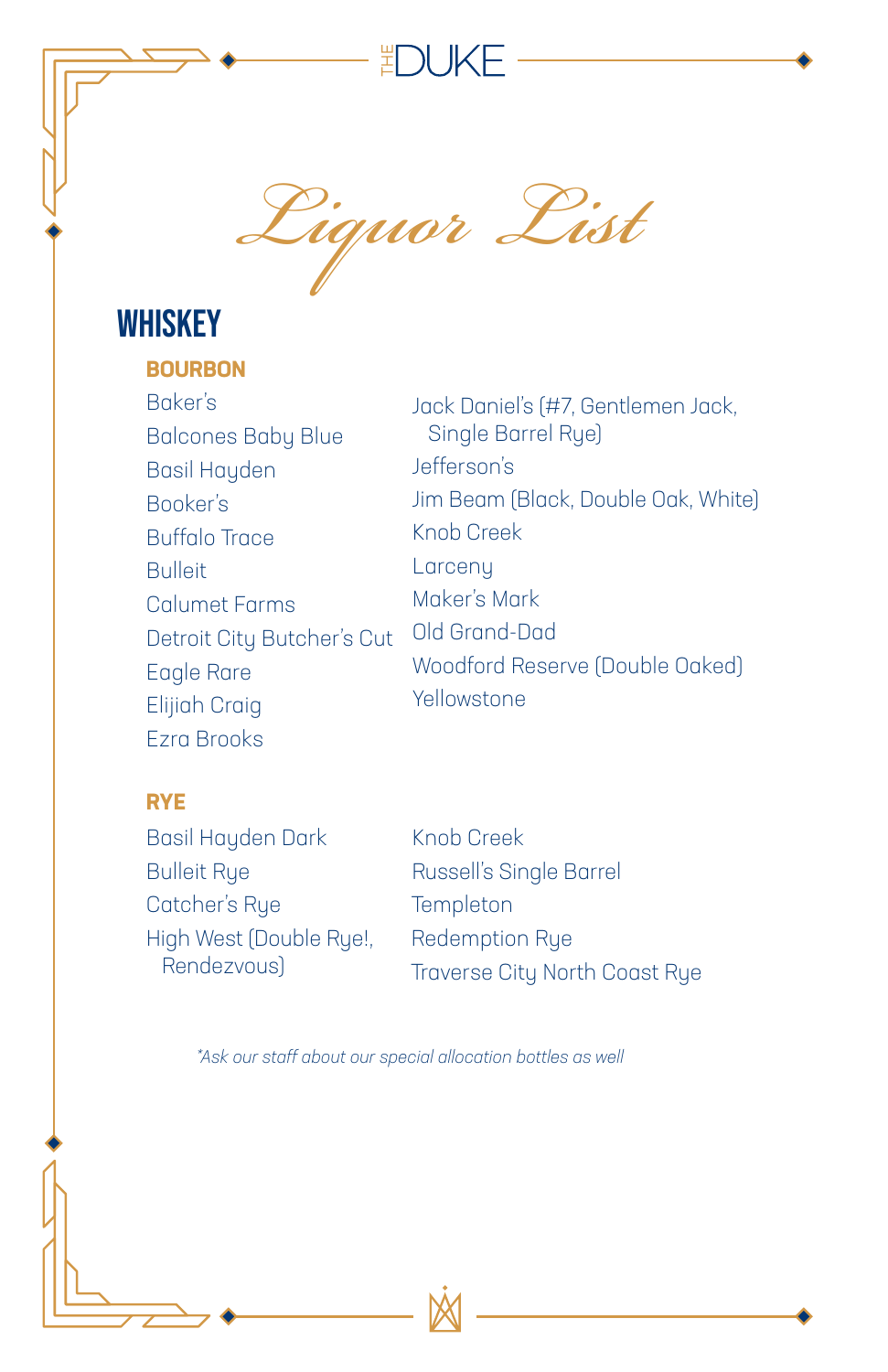*Liquor List*

쀩

## **WHISKEY**

#### **SCOTCH (Blended)**

 Chivas (12) Compass Box Hedonism Compass Box Peat Monster Dewar's White Label Johnnie Walker Black Label

Johnnie Walker Blue Label Johnnie Walker Red Label Monkey Shoulder White Walker by Johnnie Walker

#### **SCOTCH (Speyside)**

 Balvenie 14 Caribbean Cask Glenfiddich (12, 15, 18) Macallan (12)

#### **JAPANESE**

Suntory Yamazaki (12, 18)

**CANADIAN** Canadian Club Crown Royal

**SCOTCH (Islay)** Highland Park (12, 18) Laphroaig

#### **IRISH**

Green Spot (Yellow Spot) Jameson (Irish Whiskey, Select Reserve Black Barrel, IPA, Stout)

Tullamore Dew

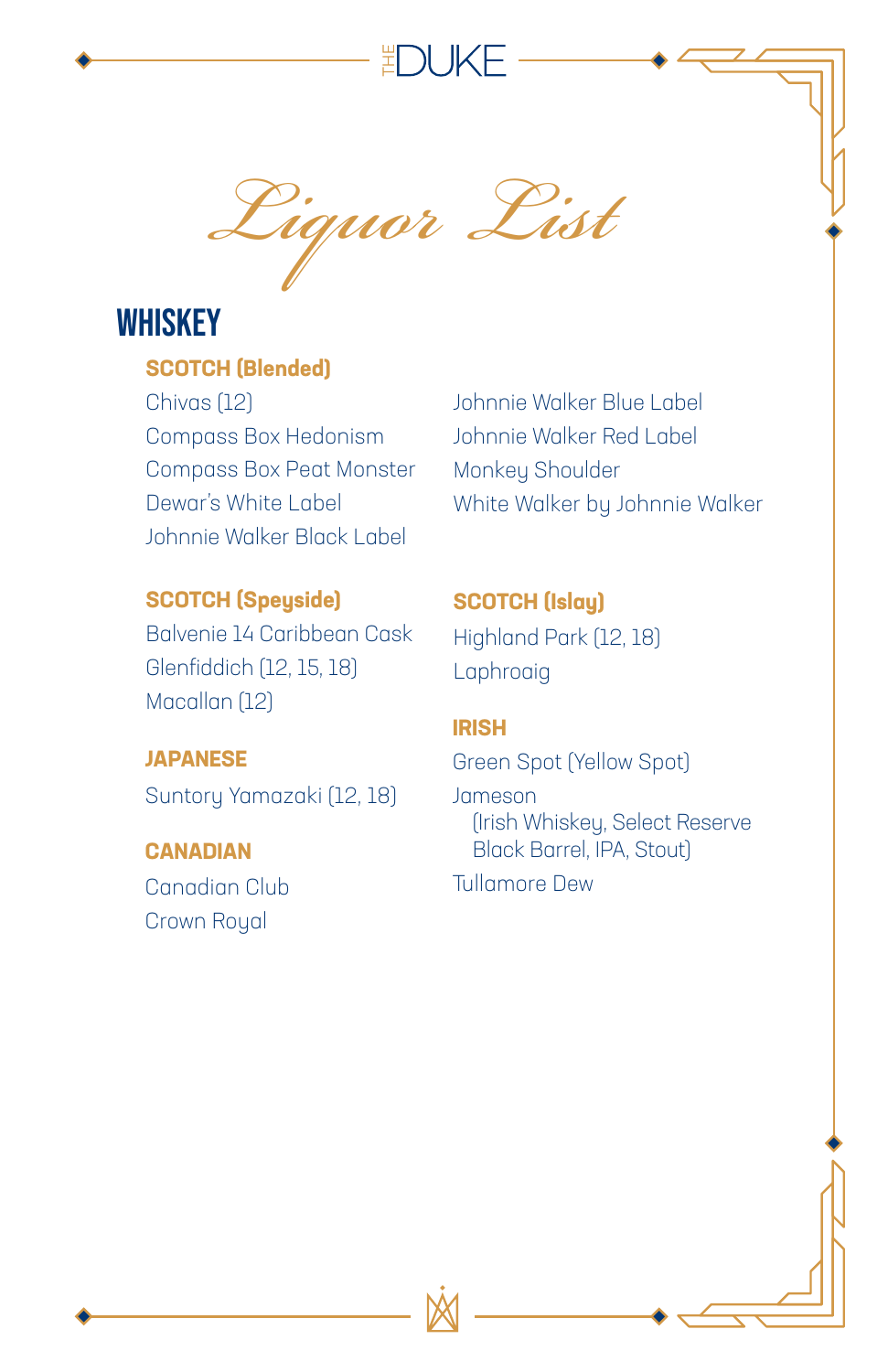

뛹

**TEQUILA**  Avion (Silver, 44) Casamigos Casa Noble (Crystal, Reposado, Añejo) Clase Azul (Plata, Reposado, Añejo) Don Julio (Silver, Reposado, Añejo, 1942) Espolon (Blanco, Reposado, Añejo) **Exotico**  Lunazul (Blanco, Reposado, Añejo) Milagro (Silver, Reposado) Patron (Silver, Añejo, Roca line, XO Café) Tromba

**MEZCAL Montelobos** 

## COGNAC

 Courvoisier VS Hennessy (VS, Black, XO) Martell (Cordon Bleu, Blue Swift) Remy Martin (VSOP, XO, 1738)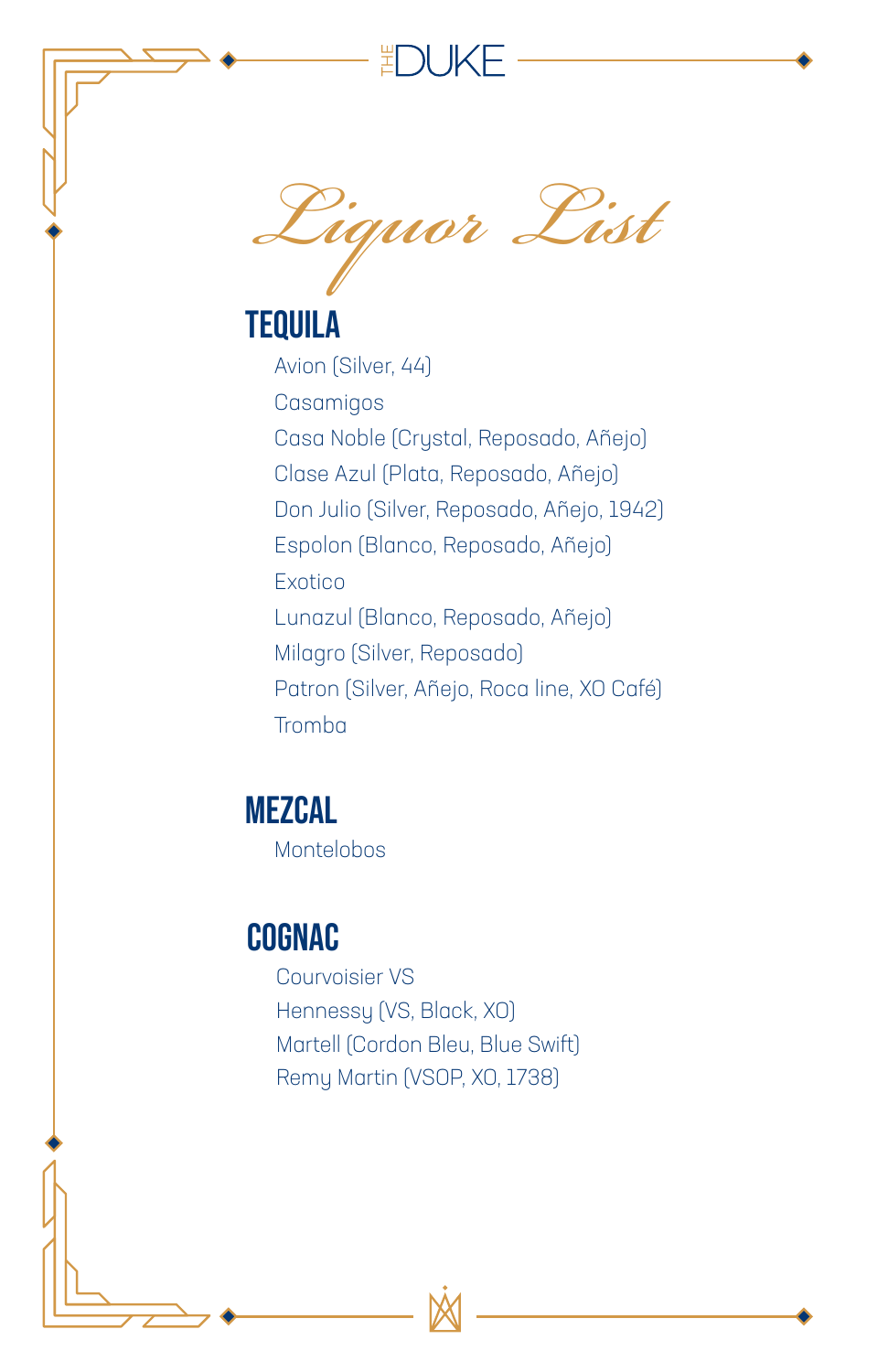

**EDI** 

## GIN

 Aviation Beefeater Bombay Sapphire **Botanist**  Broker's Hendrick's Pinnacle Roku Tanqueray (Standard, 10) Valentine Liberator (American Gin, Old Tom)

### RUM

Appleton Estate Signature Cruzan Aged Light Appleton Estate Reserve Bacardi Cachaça 51 Captain Morgan Gosling's Malibu Mount Gay

# VODKA

 Absolut Elyx Belvedere Ciroc Grey Goose Haku

 Hanson (Organic, Lemon) Ketel One **Svedka**  Tito's Valentine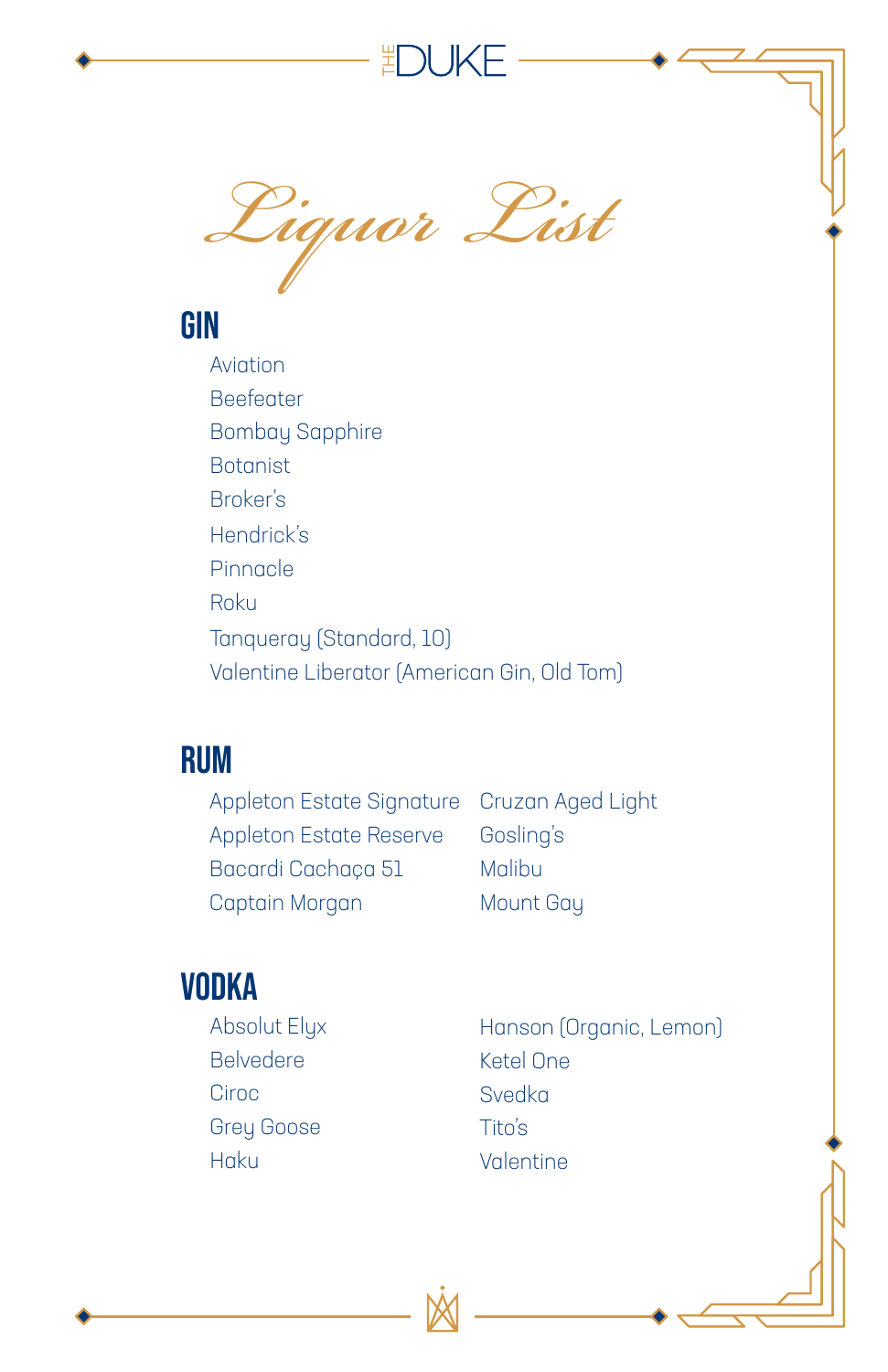**EDUKE** 

*Wine*

| <b>SPARKLING</b>                               | <b>GLASS</b> | <b>BOTTLE</b> |
|------------------------------------------------|--------------|---------------|
| Mionetto Prosecco, Treviso, Italy              | \$10         | <b>\$38</b>   |
| Chandon Brut, California (split)               | \$15         |               |
| Chandon Brut Rosé, California (split)          | \$15         |               |
| <b>WHITE / ROSE</b>                            |              |               |
| Whitehaven Sauvignon Blanc, Marlborough        | <b>\$11</b>  | <b>\$42</b>   |
| Ruffino 'Lumina' Pinot Grigio                  | <b>\$10</b>  | <b>\$38</b>   |
| Whispering Angel Rosé, Vins de Pays d'Oc       | \$12         | <b>\$46</b>   |
| Mer Soleil Chardonnay by Caymus,               |              |               |
| Santa Lucia Highlands                          | \$11         | <b>\$42</b>   |
| Upshot by Rodney Strong, White Blend,          |              |               |
| Sonoma County, California                      | \$11         | <b>\$42</b>   |
| Cakebread Chardonnay, Napa Valley              | \$18         | \$70          |
| Marenco 'Strev', Moscato d'Asti DOCG           | \$10         | <b>\$38</b>   |
| RED                                            |              |               |
| Meiomi Pinot Noir, California                  | \$12         | <b>\$46</b>   |
| Conundrum Red Blend, California                | \$11         | <b>\$42</b>   |
| Felino Malbec by Paul Hobbs, Mendoza           | \$12         | <b>\$46</b>   |
| Robert Mondavi Merlot, Napa Valley, California | \$10         | \$38          |
| Decoy Cabernet Sauvignon by Duckhorn, Sonoma   | \$13         | <b>\$52</b>   |
| Justin Cabernet Sauvignon, Paso Robles         | \$15         | \$62          |
| Caymus Cabernet Sauvignon, Napa Valley         | \$36         | \$160         |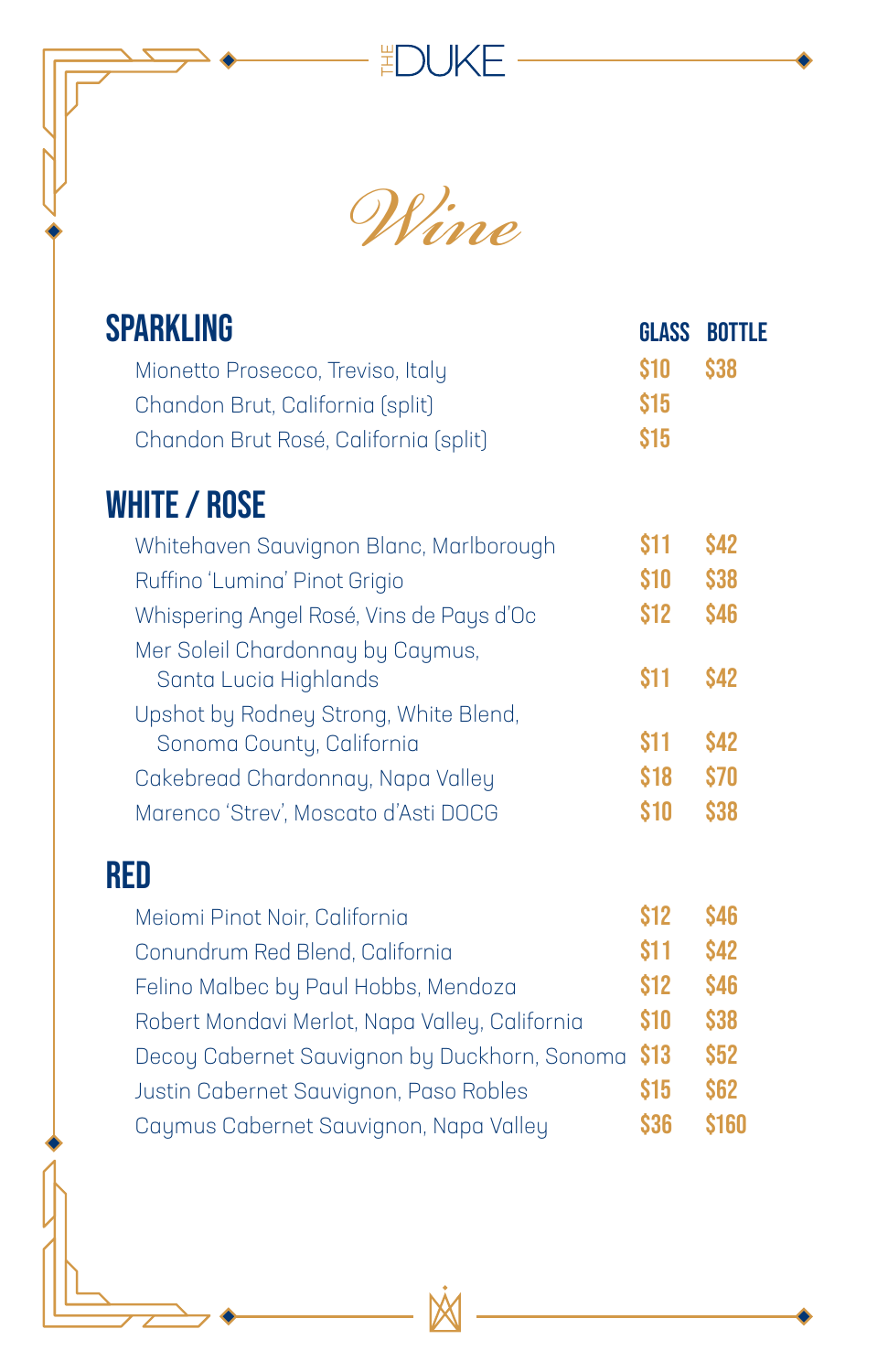## EDUKF

*Beer*

#### LAGER

Bud Light Budweiser

#### IPA

Bell's Two Hearted Ale

#### PALE LAGER

Heineken

#### PALE ALE

Sierra Nevada

#### WHEAT

Blue Moon

#### IMPORTS

Stella Artois Corona (Premier, Light)

#### **SEASONAL**

Always Michigan Made

## \$6